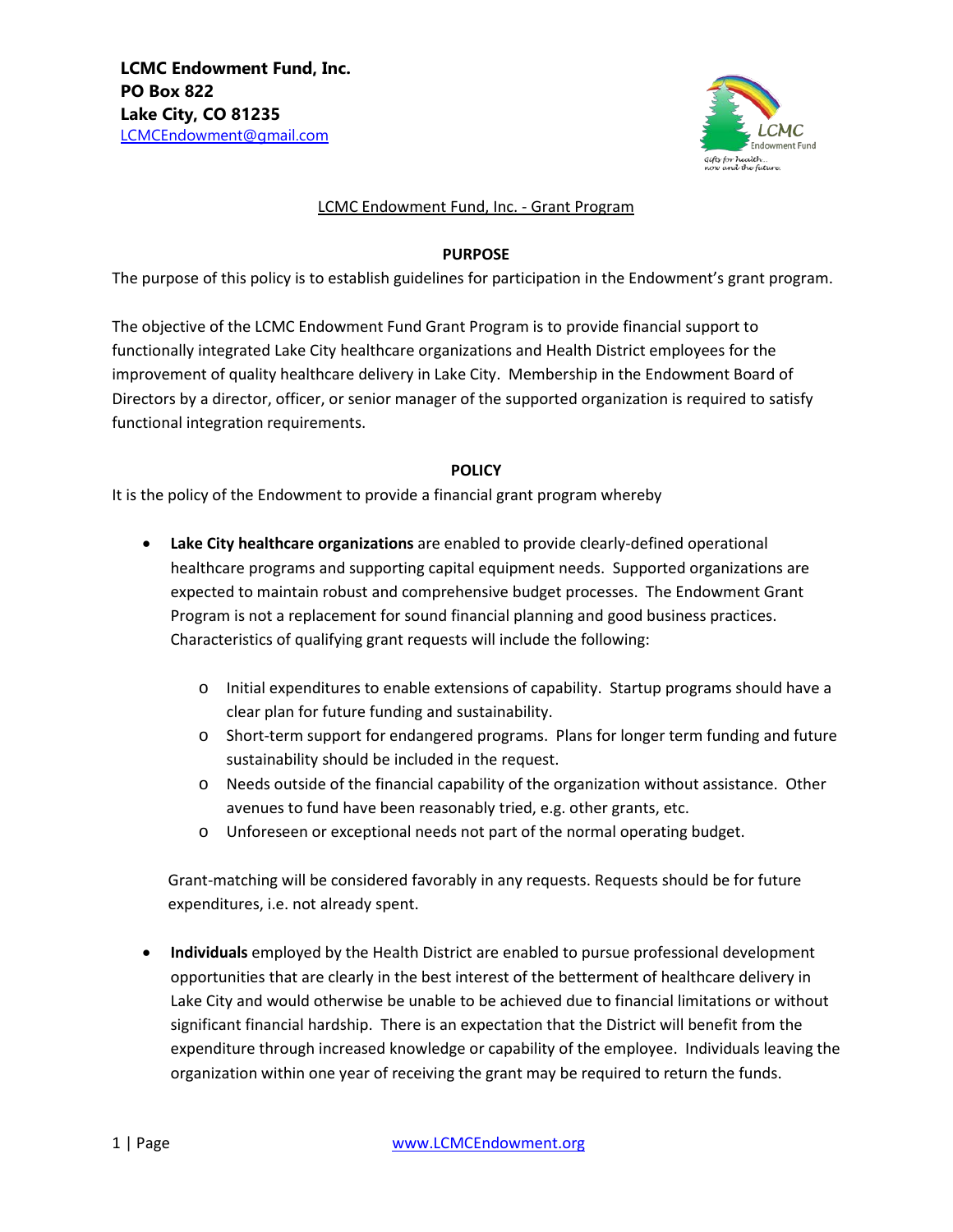

Granting levels will be managed each year at the discretion of the Board of Directors with the intent to achieve a balance of near-term benefits and long-term growth of foundation assets.

#### **PROCEDURE**

## **Eligibility**

**Lake City Healthcare Organizations** – Included for consideration are the Lake Fork Health Service District, Silver Thread Public Health District (Lake City services only), and Hinsdale County EMS. The existence and capability of other foundations, non-profits, or financial supporters specifically organized for the support of the requesting organization will be considered during the grant decision-making.

**Health District Employees** - Individuals who have been employed with the Health District for at least one year of continuous full-time employment, whose employment is considered to be in good standing, will generally be considered eligible for this program. Other special circumstances may arise that would permit an employee to receive the scholarship prior to the one year requirement. These situations will be considered on a case-by-case basis.

# Application Process

Applicants must submit grant requests in writing to the Endowment Board that include the following minimum requirements. Applications should be made by an officer of the requesting organization. Electronic submissions are encouraged.

- Name Name of the requesting organization or employee.
- Address and Contact Information
- Request Amount
- Purpose Purpose of the request. Include a brief description of how the request fits with the organization or individual's employer mission and priorities.
- Goals Include a brief narrative on how the request applies to the organization or individual goals.
- Budget An itemized project or grant expenditure budget including spending timing. For programs, include plans for sustaining the program.

## **Organizations**

- Financials Most recent full year and current year to date budget, profit and loss, and balance sheet.
- List of current officers and board members.